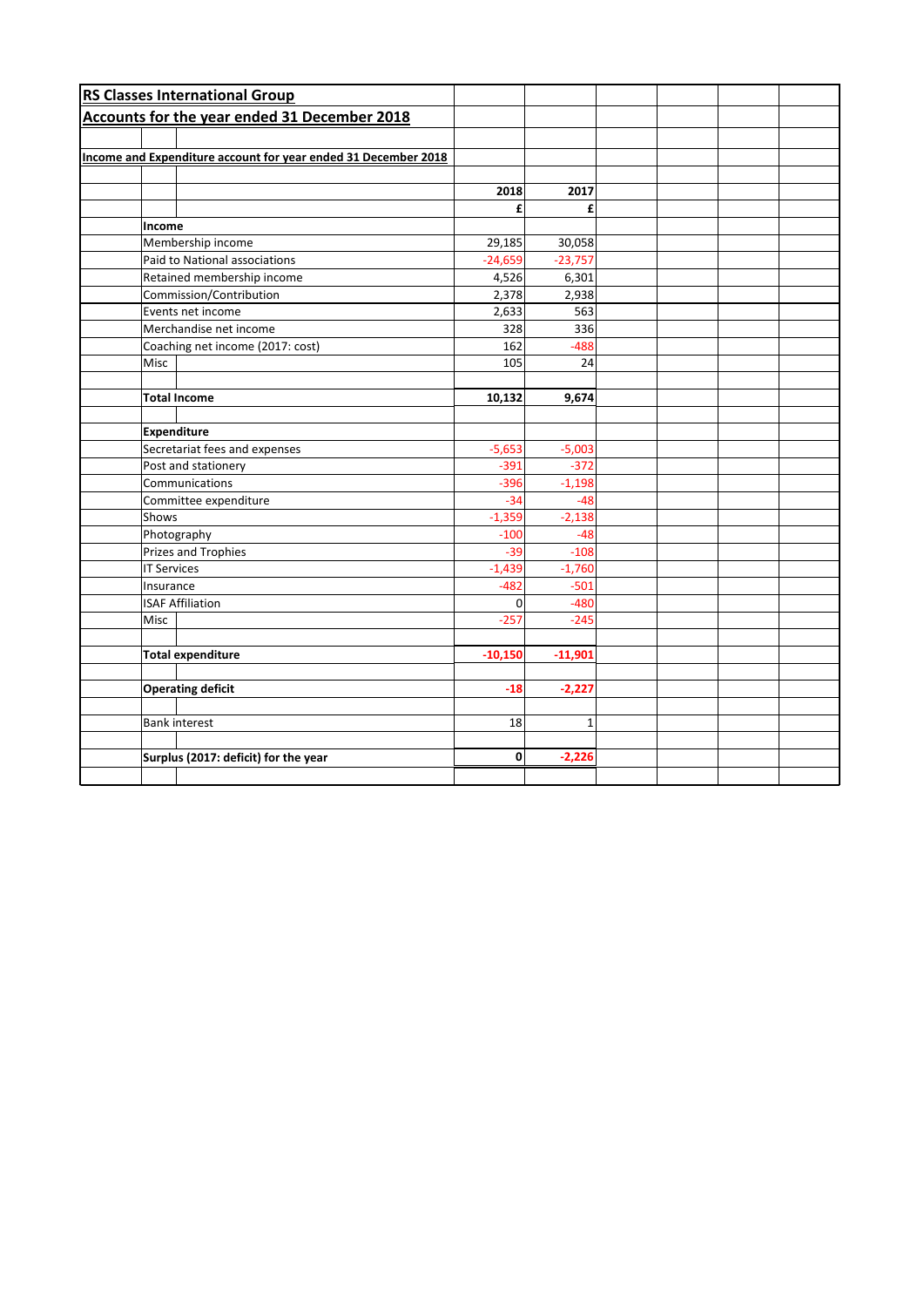| <b>Commentary on above Income and Expenditure Account</b>                        |                                                                                      |                 |  |  |  |
|----------------------------------------------------------------------------------|--------------------------------------------------------------------------------------|-----------------|--|--|--|
|                                                                                  |                                                                                      |                 |  |  |  |
| Membership                                                                       |                                                                                      |                 |  |  |  |
| Membership numbers (full, club, family, youth, student) were:                    |                                                                                      |                 |  |  |  |
|                                                                                  |                                                                                      |                 |  |  |  |
|                                                                                  | 2018                                                                                 | 2017            |  |  |  |
| RS100                                                                            | 69                                                                                   | 92              |  |  |  |
| <b>RS200</b>                                                                     | 337                                                                                  | 337             |  |  |  |
| <b>RS300</b>                                                                     | 53                                                                                   | 52              |  |  |  |
| RS400                                                                            | 235                                                                                  | 227             |  |  |  |
| <b>RS500</b>                                                                     | 74                                                                                   | 94              |  |  |  |
| <b>RS600</b>                                                                     | 35                                                                                   | 25              |  |  |  |
| <b>RS700</b>                                                                     | 66                                                                                   | 59              |  |  |  |
| <b>RS800</b>                                                                     | 104                                                                                  | 113             |  |  |  |
| RSVareo                                                                          | 30                                                                                   | 28              |  |  |  |
|                                                                                  |                                                                                      |                 |  |  |  |
|                                                                                  | 1,003                                                                                | 1,027           |  |  |  |
| Multiclass memberships                                                           | 91                                                                                   | 95              |  |  |  |
|                                                                                  |                                                                                      |                 |  |  |  |
| Total                                                                            | 912                                                                                  | 932             |  |  |  |
|                                                                                  |                                                                                      |                 |  |  |  |
| They came from these countries:                                                  |                                                                                      |                 |  |  |  |
| UK                                                                               | 778                                                                                  | 794             |  |  |  |
| Ireland                                                                          | 57                                                                                   | 31              |  |  |  |
| The Netherlands                                                                  | $\overline{32}$                                                                      | $\overline{31}$ |  |  |  |
| France                                                                           | 16                                                                                   | 12              |  |  |  |
| Italy                                                                            | 8                                                                                    | 22              |  |  |  |
| Czech Republic                                                                   | $\overline{7}$                                                                       | $\overline{2}$  |  |  |  |
| Sweden                                                                           | 3                                                                                    | $\overline{4}$  |  |  |  |
| Australia                                                                        | $\overline{2}$                                                                       | 19              |  |  |  |
| Germany                                                                          | $\mathbf 2$                                                                          | 4               |  |  |  |
| Other                                                                            | $\overline{7}$                                                                       | 13              |  |  |  |
|                                                                                  |                                                                                      |                 |  |  |  |
|                                                                                  | 912                                                                                  | 932             |  |  |  |
|                                                                                  |                                                                                      |                 |  |  |  |
| <b>Events net income</b>                                                         |                                                                                      |                 |  |  |  |
| Net income comprised:                                                            | £                                                                                    | £               |  |  |  |
| Income                                                                           | 71,593                                                                               | 34,012          |  |  |  |
| Expenditure                                                                      | $-68,960$                                                                            | $-33,449$       |  |  |  |
|                                                                                  |                                                                                      |                 |  |  |  |
|                                                                                  | 2,633                                                                                | 563             |  |  |  |
|                                                                                  |                                                                                      |                 |  |  |  |
|                                                                                  | Figures include all income and expenditure that arose at all events during the year, |                 |  |  |  |
|                                                                                  | particularly the RS Games at Weymouth, which incorporated the                        |                 |  |  |  |
| RS500 World Championships and the RS400, RS700 and RS800 European Championships. |                                                                                      |                 |  |  |  |
|                                                                                  |                                                                                      |                 |  |  |  |